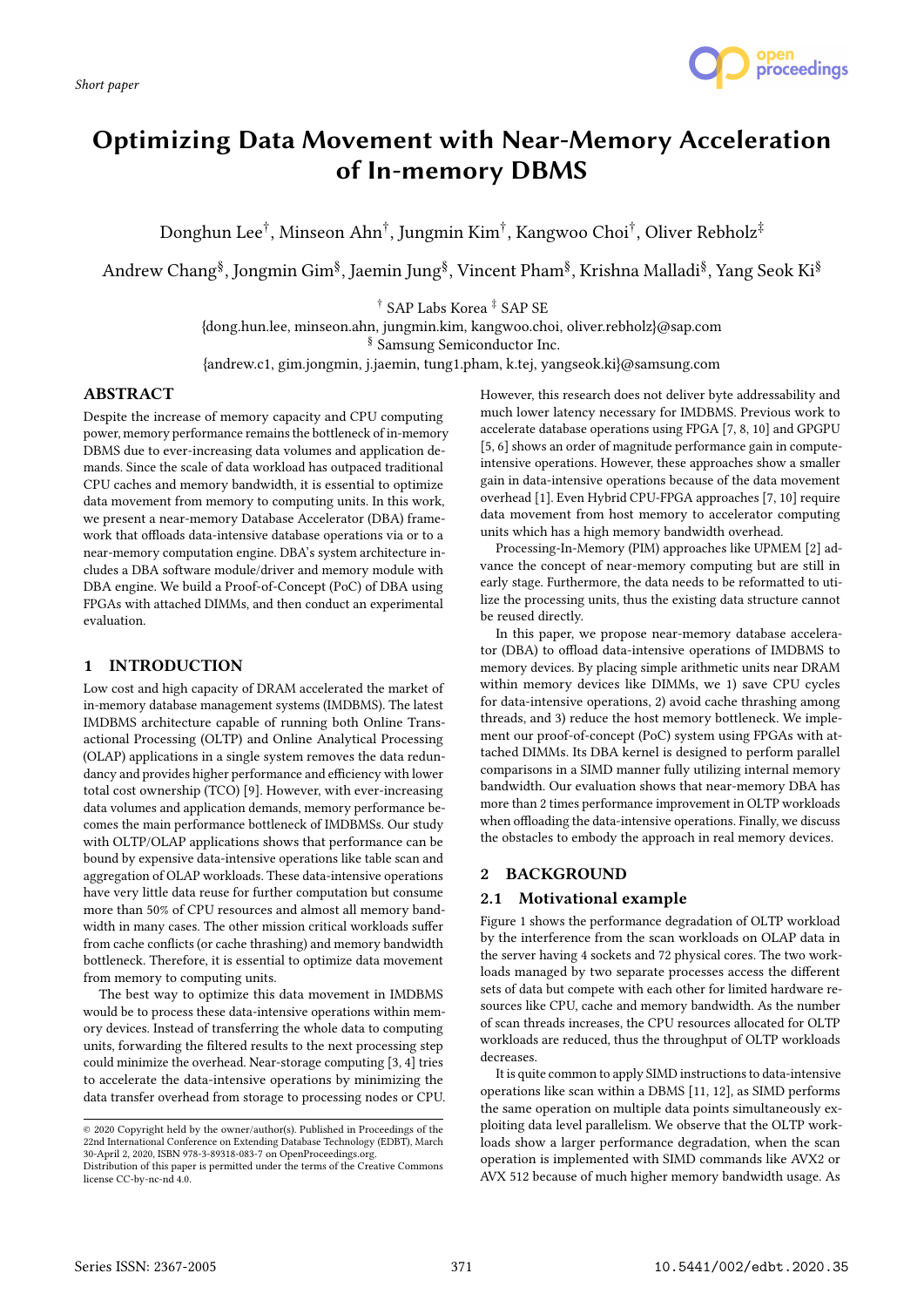

Figure 1: OLTP throughput by number of concurrent scans

Table 1: Memory bandwidth usage (%) by scan workloads

| #Threads | AVX <sub>2</sub> | AVX512 | No SIMD |
|----------|------------------|--------|---------|
|          | 11.3             | 6.0    | 0.8     |
|          | 21.8             | 12.3   | 1.3     |
| 16       | 41.3             | 23.0   | 2.8     |
| 32       | 73.8             | 46.3   | 5.5     |
| 64       | 94.8             | 85.3   | 11.3    |

shown in Table 1, 64 scan threads consume almost all memory bandwidth of 4 sockets with SIMD, only 12% of memory bandwidth is consumed without SIMD. Interestingly, there is no difference in CPU usage between SIMD and NO-SIMD, but the OLTP throughput shows a larger performance degradation with SIMD. In Figure 1, with 64 scan threads, the CPU usage by OLTP decreased by 30% but the OLTP throughput decreases by about 40% without SIMD and more than 50% with SIMD. This supports our claim that the larger memory bandwidth usage by data-intensive workloads degrades OLTP performance more.

#### 2.2 Scan operation in In-memory DBMS

Recent IMDBMSs are designed to support both OLTP and OLAP workloads and keep the data in the columnar storage for fast read accesses of the tables, storing the majority of data of each column in the read optimized main storage, and maintaining the separate delta storage for optimized writes [9]. The delta storage is periodically merged to the main storage [8]. To reduce the memory footprint (or TCO), the main storage uses dictionary encoding where the distinct values are stored in the dictionary and the individual values are replaced with the corresponding value IDs of the dictionary separately with the bit-packed compression [9]. A scan in IMDBMS reads this value ID array with filter conditions. In this work, the two common scan operations - Range search (having from/to filter conditions) and Inlist search (having a list of filtered values) are offloaded to DBA as they are simple and common data-intensive operations that often consume relatively high CPU usage (5-10% by itself). They include the decompression of value ID (integer) array and return row IDs satisfying the predicates. Offloading only low-level data access operators in the query plans reduces the effort to integrate them with the existing query optimizer.

#### 3 DBA ARCHITECTURE

This section discusses the architecture and design of our proposed near-memory Database Accelerator (DBA). Figure 2 describes the system architecture of DBA. The objective of this work is

1) to demonstrate the offloading feasibility within current ecosystem, 2) to provide a framework to measure the stand-alone DBA engine performance, and more importantly, 3) to study the system impact of our proposal. To remove the unnecessary data movement, database operations are performed by DBA in the device memory where the source data is stored. After DBA completes the operations, the result output is written back to the device memory in FPGA. The host has access to the device memory via memory mapped I/O (MMIO). This eliminates speed and coherency limitations of the PCIe interface from this study and yet leverages the current driver software stack with the OS and the application.



Figure 2: DBA System Architecture

Figure 3 describes the DBA FPGA micro-architecture with functional partitions of host interface, multiple DBA kernels and memory subsystem. The host interface exposes DBA control parameters to the driver that manages offloading from the application API call to the hardware accelerator. Each DBA kernel consists of data prefetcher reading the data, SIMD engine comparing the data with the predicate, and result handler writing the results. The memory subsystem provides the infrastructure to access device memories on the FPGA.



Figure 3: DBA FPGA Micro-Architecture

Internally, DBA kernels read 64B bit-compressed data at a time from the memory. A programmable extractor logic splits the data into multiple values. They are fed into an array of simple processing units and each unit performs a simple comparison independently. The number of parallel units in the array is determined by the number of values in the 64B data so that DBA kernels can keep up with the input data rate. Compared to fixedlength instruction-based processors, each DBA kernel takes the full advantage of parallelism in the data stream due to the flexibility of hardware design. The results are packed into 64B and written back to the device memories. Thus, the data flow is highly optimized for available memory bandwidth.

Figure 4 describes DBA software architecture. Unlike GPU/FPGA accelerators, the DBA engine is located within memory devices. Hence, it allows zero data copy with performance and energy gains. The DBA device driver assigns one DBA engine to a thread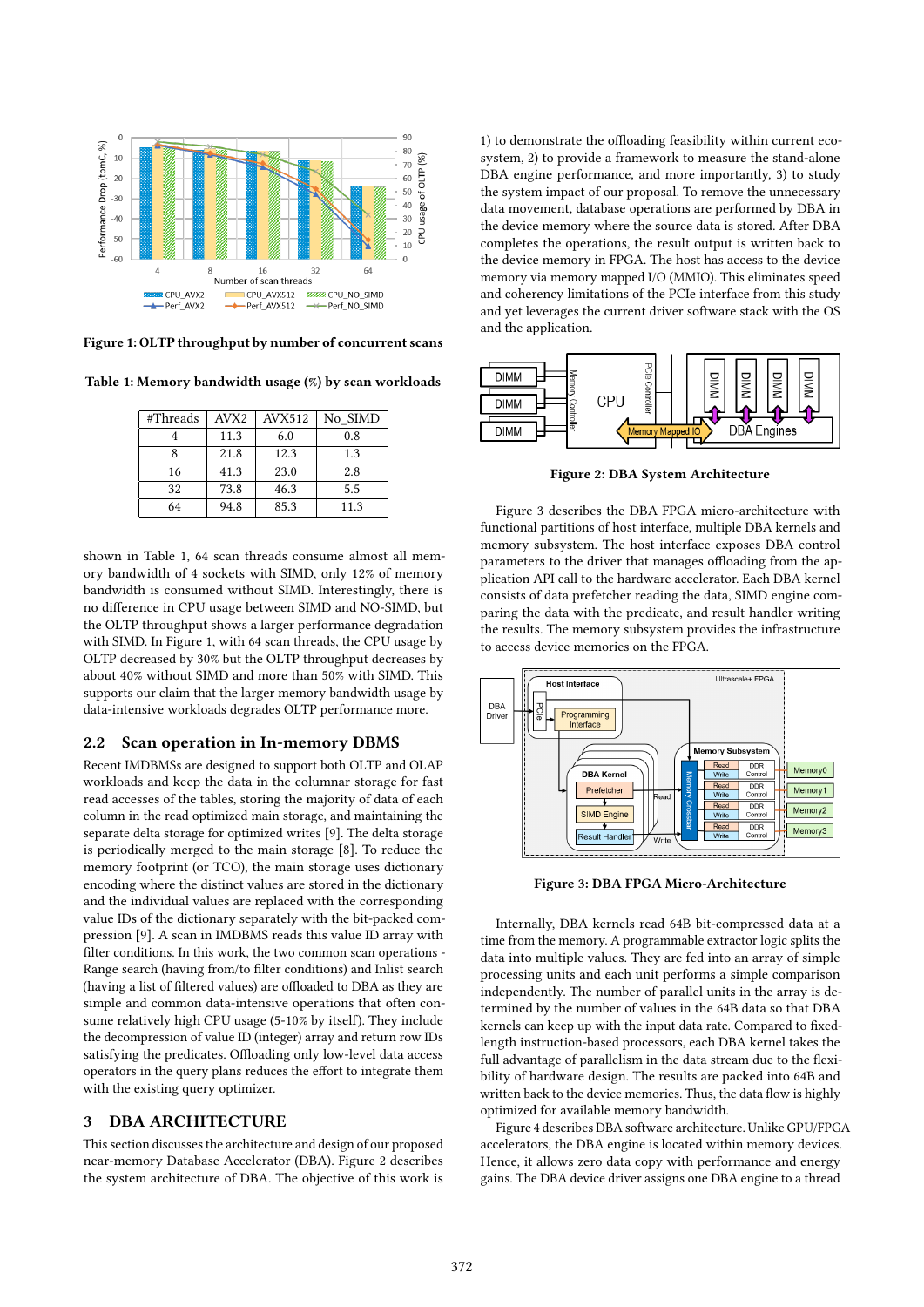of the IMDBMS application per request. Once offloaded, a thread that requested an offloading yields to free CPU for processing. When offloading is done, DBA driver wakes up the requester to resume.



Figure 4: DBA Software Architecture

Normally, applications use a virtual address (VA) to access memory in the host system while the DBA engines access memory with a device physical address (DPA). This implies that the DBA driver is responsible to translate all VA parameters of an offloading request into DPA. The DBA driver first obtains the corresponding system physical address (SPA) by referring to a page table. Then, converting DPA to SPA is trivial because the system BIOS has stored the start SPA of device memory in the Base Address Registers (BAR) of the PCI device at boot time.

### 4 EVALUATION

#### 4.1 Experimental setup

The system consists of the embedded TPCC benchmark in an IMDBMS and a separate micro-benchmark program to generate scan workloads in a single server as shown in Figure 5.



Figure 5: Conceptual diagram

In our experiments, we use the TPCC benchmark for OLTP workload. Its generator is embedded within the IMDBMS engine to remove the communication and session management overhead because the total throughput is usually bound by the session layer, not IMDBMS engine. We want to maximize the throughput (i.e. resource consumption) of the TPCC workload.

The micro-benchmark performs the scan workloads 1) on CPU, or 2) via FPGA. Its data is randomly generated and bitcompressed. The separate data for scans avoids the internal overhead of IMDBMS like locking by two different workloads and enables us to focus on the performance effect by hardware resources. In our experiment, scans read 2 billion bit-compressed integer values and return the row IDs satisfying the filter conditions. When it runs on CPU, the same number of scan threads are bound to each socket to prevent workload skew among the sockets on the 4-socket server (Intel Xeon Gold 6140@2.30GHz, 18 cores and 6 \* 64 GB memories per socket). For DBA offloading, we attach one Ultrascale+ FPGA@250MHz per socket and populate 6 scan engines with 4 \* 64 GB DDR4 DIMMs @1866MHz per FPGA. The scan data is copied to the memory in each FPGA to emulate that DBA offloading runs within memory devices where the data resides. We compare the performance variation of TPCC workloads and measure the latency and throughput scalability of scan workloads in both options (on CPU vs. on FPGA), while the number of scan threads increases.

#### 4.2 Evaluation results

This section summarizes our DBA PoC evaluation results compared with a state-of-art 4-socket Skylake system having 72 physical cores.



Figure 6: OLTP throughput gain by DBA



Figure 7: Scan throughputs with/without TPCC

Figure 6 demonstrates the system performance gain of IMDBMS. While TPCC workload runs in the server, the scan micro-benchmark runs on either CPU or DBA with a different number of threads. As a result, DBA offloading shows less performance slowdown as the number of scan threads increases. Therefore, DBA offloading shows 115% better tpmC (transactions per minute) in TPCC workloads when all 64 scan threads are offloaded than when 64 threads use AVX2 on CPU. The results confirm that DBA offloading can alleviate CPU conflict, cache thrashing and memory bandwidth conflict by data-intensive operations.